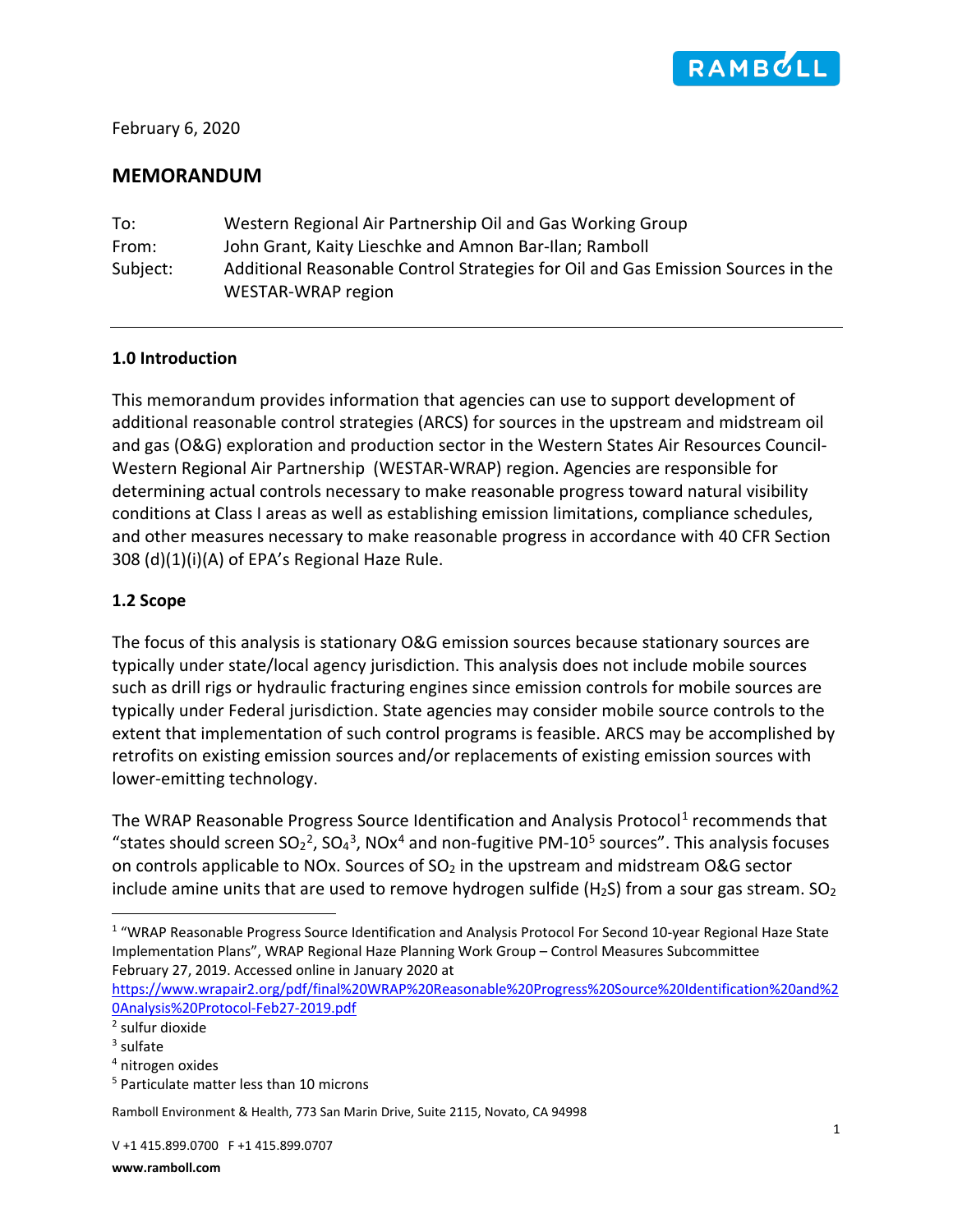<span id="page-1-2"></span>

controls are not discussed below because substantial  $SO<sub>2</sub>$  emission sources are emitted from certain local specific sour gas fields and at specific gas plants, rather than across the region as is the case for NOx. Agencies should review  $SO<sub>2</sub>$  emissions from O&G sources in their jurisdiction to determine whether to estimate emission reductions from ARCS for these sources. SO<sub>4</sub> controls are not discussed below because SO4 emissions are not directly estimated in O&G emission inventories. PM<sub>10</sub> controls are not discussed below because PM<sub>10</sub> emissions contributions from the O&G sector are typically small compared to other sectors such as onroad mobile.

## **2.0 NOx Emission Sources**

NOx emissions from stationary O&G sources result from both internal combustion sources (e.g., engines and turbines) and external combustion sources (e.g., heaters and flares). NOx emission contributions are described below based on the medium scenario, "Continuation of Historical Trends", future year emission inventory<sup>[6](#page-1-0)</sup>.

<span id="page-1-1"></span>51% of NOx emissions are from nonpoint sources and 49% are from point sources. As shown in Figure 1, substantial nonpoint emission sources include well-head engines (61%), hydraulic fracturing engines (17%), flaring (9%), heaters/reboilers (7%), and drill rigs (5%). As shown in Figure 2, substantial point source emissions include natural gas (NG) turbines (31%), sources for which no description is available (16%), NG engines with no information available on engine type (16%), lean burn NG engines (13%), rich burn NG engines (11%), heaters/reboilers (5%), and coal conveyors (5%). 100% of NOx emissions from coal conveyors are from the Great Plains Synfuels Plant located in Mercer County, North Dakota. The Great Plains Synfuels Plant converts lignite coal into natural gas for use in electricity generation and home heating.

[https://www.wrapair2.org/pdf/WRAP\\_OGWG\\_2028\\_OTB\\_FinalReport\\_11Oct2019a.pdf.](https://www.wrapair2.org/pdf/WRAP_OGWG_2028_OTB_FinalReport_11Oct2019a.pdf) Fully detailed inventory spreadsheet available at

[https://www.wrapair2.org/pdf/WESTAR\\_OGWG\\_Future\\_Emissions\\_Inventory\\_webdist\\_101419\\_nolink.xlsx](https://www.wrapair2.org/pdf/WESTAR_OGWG_Future_Emissions_Inventory_webdist_101419_nolink.xlsx)

<span id="page-1-0"></span> <sup>6</sup> Grant, J., R. Parikh, A. Bar-Ilan, 2019. Final Report: 2028 Future Year Oil and Gas Emission Inventory for Westar-Wrap States - Scenario #1: Continuation of Historical Trends. Ramboll. Prepared for the Western Regional Air Partnership Oil and Gas Workgroup. Accessed online in January 2020 at

Ramboll Environment & Health, 773 San Marin Drive, Suite 2115, Novato, CA 94998 2 V +1 415.899.0700 F +1 415.899.0707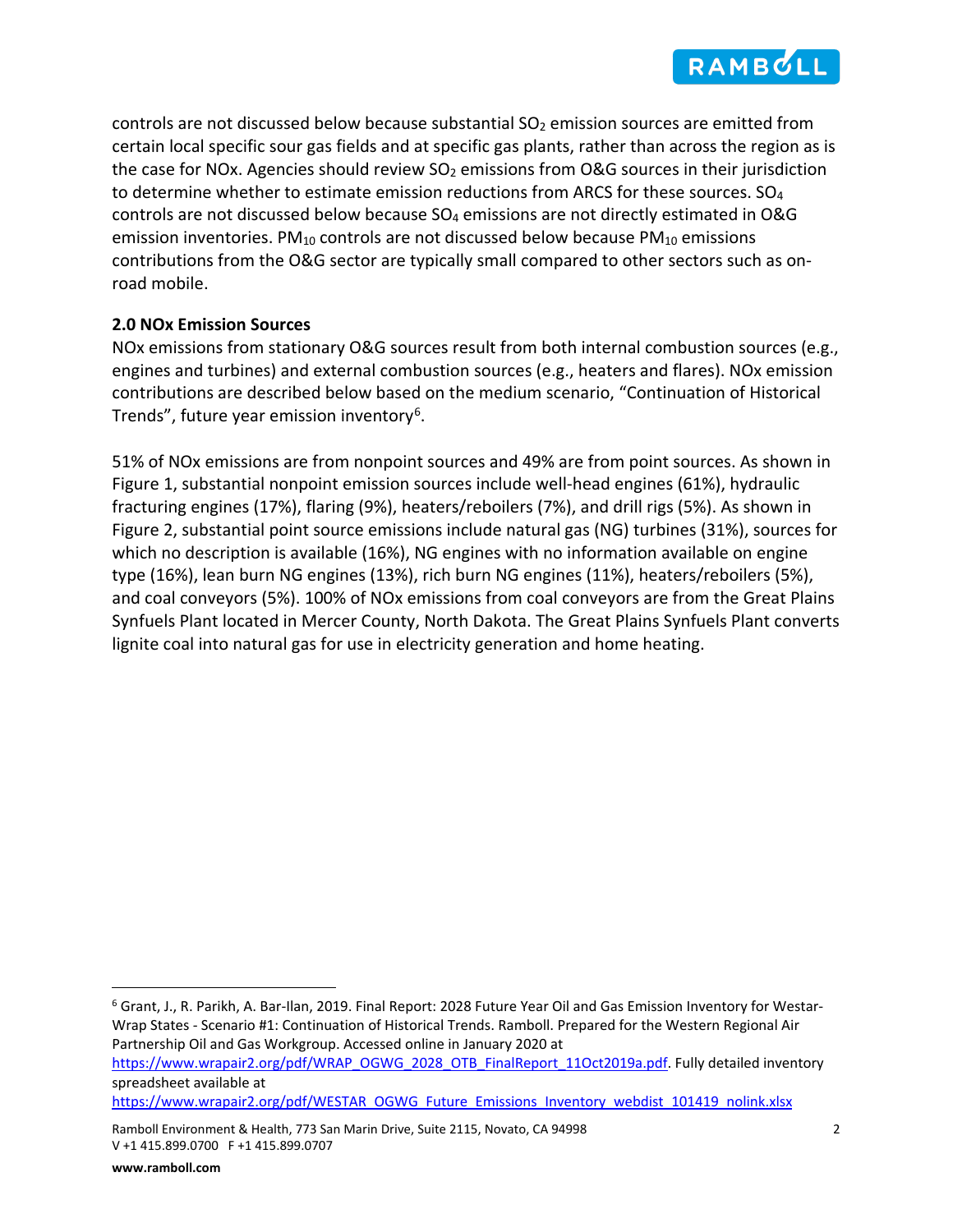



**Figure 1. WRAP region O&G nonpoint source NOx emissions (source: WRAP OGWG medium scenario, "Continuation of Historical Trends", future year emission inventor[y6](#page-1-1) ).**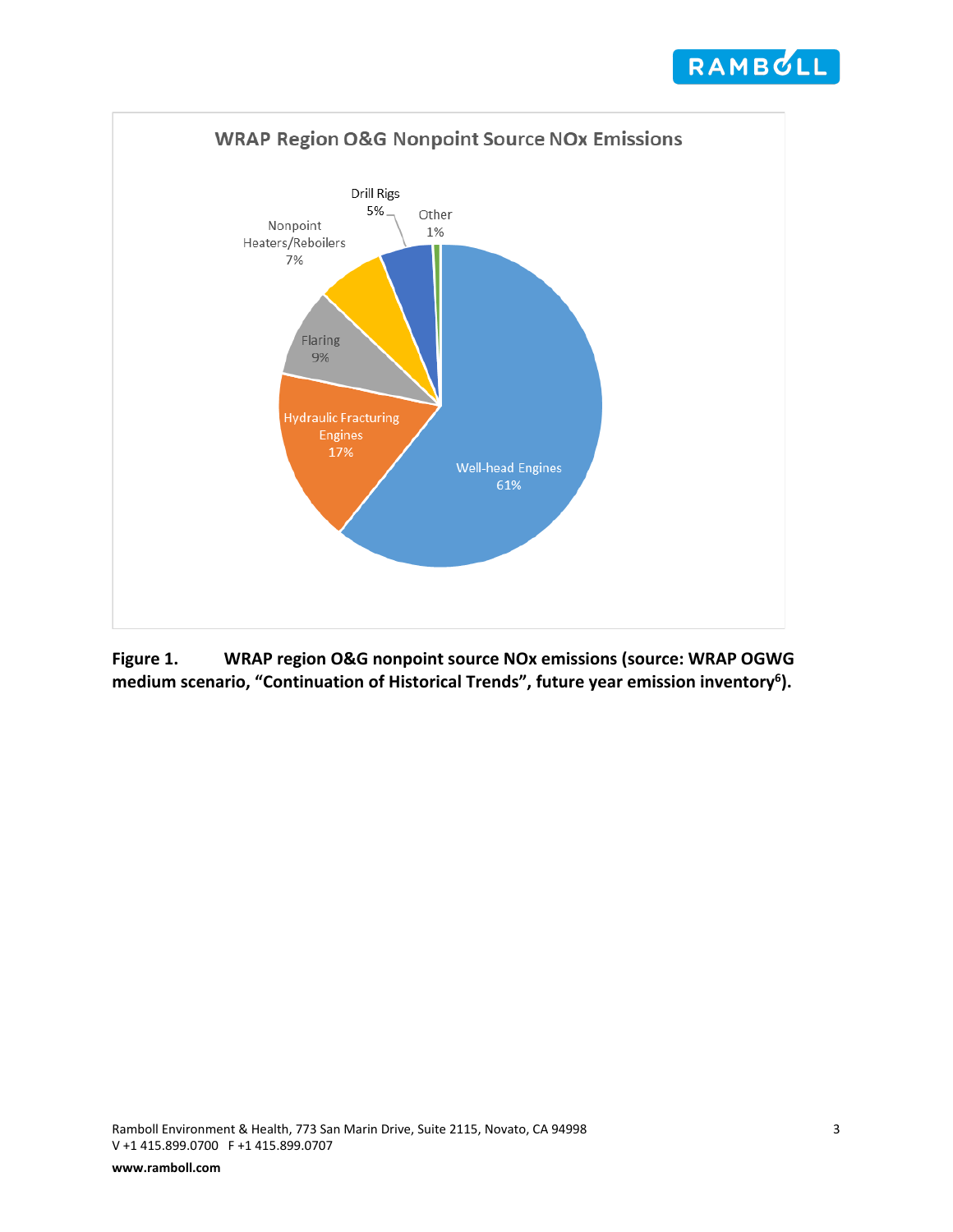<span id="page-3-1"></span>



# **Figure 2. WRAP region O&G point source NOx emissions[7](#page-3-0) (source: WRAP OGWG medium scenario, "Continuation of Historical Trends", future year emission inventor[y6\)](#page-1-1).**

Emission contributions by source category are shown by state and tribal/non-tribal jurisdiction in Table 1 for states with substantial NOx emissions from O&G sources. States without substantial NOx emissions from O&G sources are not shown (i.e., Arizona, Idaho, Oregon, Nevada, Washington, South Dakota).

<span id="page-3-0"></span><sup>&</sup>lt;sup>7</sup> All emissions from coal conveyors are from the Great Plains Synfuels Plant located in Mercer County, North Dakota. The Great Plains Synfuels Plant converts lignite coal into natural gas for electricity generation and home heating.

Ramboll Environment & Health, 773 San Marin Drive, Suite 2115, Novato, CA 94998 4 V +1 415.899.0700 F +1 415.899.0707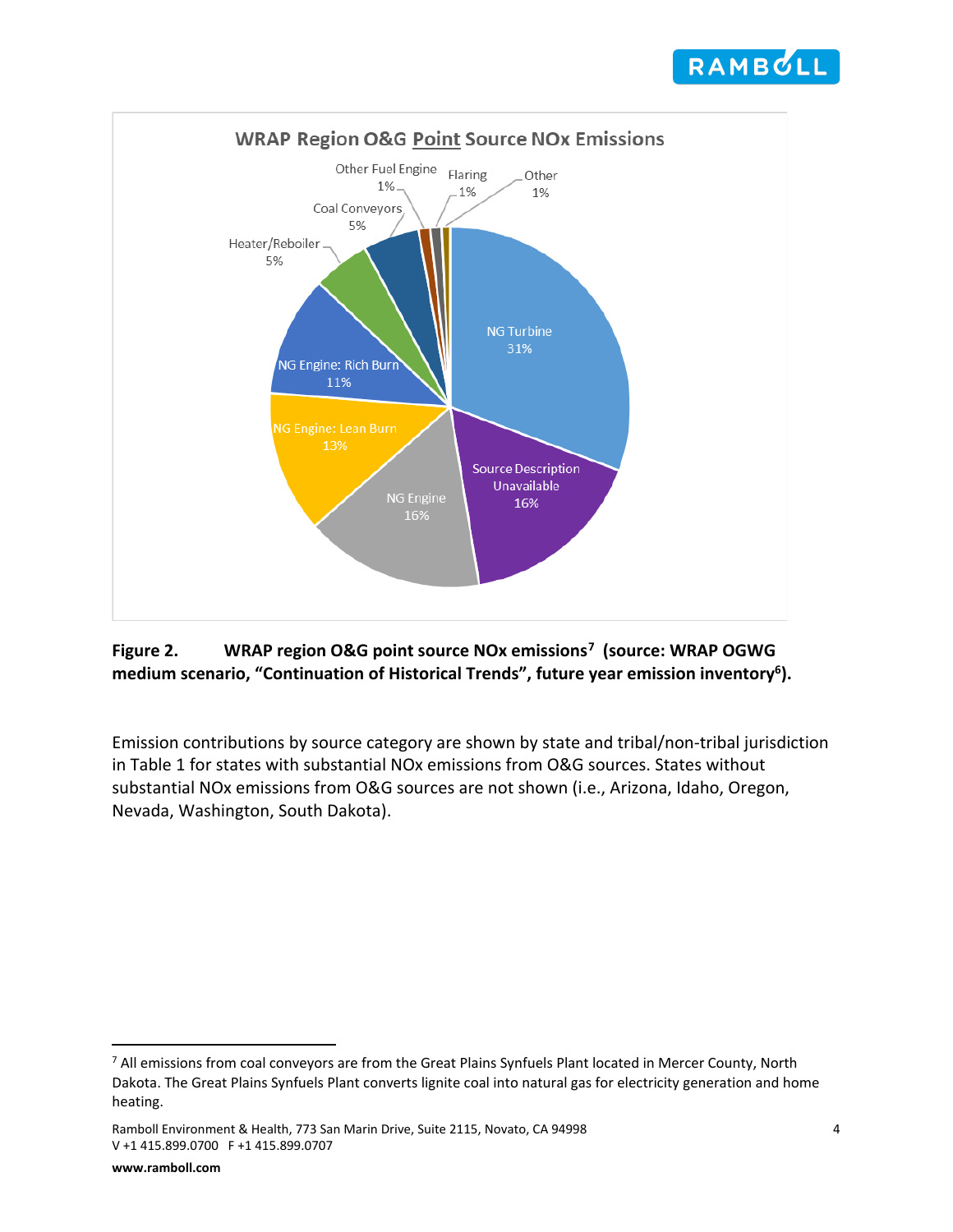

| Table 1. | WESTAR-WRAP region O&G NOx emissions for each State by source category for states with substantial O&G emissions (source: |
|----------|---------------------------------------------------------------------------------------------------------------------------|
|          | WRAP OGWG medium scenario, "Continuation of Historical Trends", future year emission inventory <sup>6</sup> ).            |

| <b>Source Category</b>              | <b>AK</b><br>(non- | <b>CO</b><br>(non- | co<br>(tribal) | <b>MT</b><br>(non- | <b>MT</b><br>(tribal) | <b>ND</b><br>(non- | <b>ND</b><br>(tribal) | <b>NM</b><br>(non- | <b>NM</b><br>(tribal) | <b>UT</b><br>(non- | UT<br>(tribal) | <b>WY</b><br>(non- | <b>WY</b><br>(tribal) |
|-------------------------------------|--------------------|--------------------|----------------|--------------------|-----------------------|--------------------|-----------------------|--------------------|-----------------------|--------------------|----------------|--------------------|-----------------------|
|                                     | tribal)            | tribal)            |                | tribal)            |                       | tribal)            |                       | tribal)            |                       | tribal)            |                | tribal)            |                       |
| <b>Point Sources</b>                |                    |                    |                |                    |                       |                    |                       |                    |                       |                    |                |                    |                       |
| <b>NG Turbine</b>                   | 30,069             | 602                | 240            | 105                | 0                     | 2,285              | 0                     | 6,071              | 980                   | 358                | $\mathbf 0$    | 1,294              | 0                     |
| Source Description                  |                    |                    |                |                    |                       |                    |                       |                    |                       |                    |                |                    |                       |
| Unavailable                         | 0                  | 0                  | 0              | 0                  | 134                   | 0                  | 1,801                 | 21,253             | 445                   | 0                  | 0              | $\overline{2}$     | 159                   |
| NG Engine                           | 165                | 6,588              | 3,571          | 972                | 0                     | 3,037              | 0                     | 3,893              | 12                    | 112                | 0              | 3,322              | $\mathbf 0$           |
| NG Engine: Lean Burn                | 1,716              | 467                | 0              | 0                  | 0                     | $\Omega$           | 0                     | 11,390             | 270                   | $\mathbf{1}$       | $\mathbf 0$    | 3,278              | 0                     |
| NG Engine: Rich Burn                | 333                | 2,009              | 0              | 189                | $\Omega$              | 201                | 0                     | 5,480              | 55                    | 2,001              | 3,551          | 1,553              | $\pmb{0}$             |
| Coal Conveyors <sup>7</sup>         | 0                  | 0                  | 0              | 0                  | 0                     | 7,168              | 0                     | 0                  | 0                     | 0                  | 0              | 0                  | 0                     |
| Heater/Reboiler                     | 891                | 423                | 89             | 35                 | 0                     | 935                | 0                     | 1,100              | 3                     | 912                | 1,850          | 723                | $\pmb{0}$             |
| Other Fuel Engine                   | 1,219              | 162                | 0              | $\overline{2}$     | 0                     | 54                 | 0                     | 0                  | 0                     | 0                  | $\mathbf{0}$   | 51                 | 0                     |
| Flaring                             | 330                | 395                | 0              | 3                  | 0                     | 17                 | 0                     | 236                | 10                    | 14                 | 13             | 415                | 0                     |
| Other                               | 78                 | 172                | 19             | 0                  | 0                     | 360                | 0                     | 147                | 0                     | 82                 | 195            | 28                 | $\pmb{0}$             |
| <b>Point Sources Total</b>          | 34,800             | 10,818             | 3,920          | 1,306              | 134                   | 14,058             | 1,801                 | 49,568             | 1,775                 | 3,479              | 5,609          | 10,665             | 159                   |
|                                     | AK                 | co                 | co             | <b>MT</b>          | <b>MT</b>             | <b>ND</b>          | <b>ND</b>             | <b>NM</b>          | <b>NM</b>             | UT                 | <b>UT</b>      | <b>WY</b>          | <b>WY</b>             |
| <b>Source Category</b>              | (non-<br>tribal)   | (non-<br>tribal)   | (tribal)       | (non-<br>tribal)   | (tribal)              | (non-<br>tribal)   | (tribal)              | (non-<br>tribal)   | (tribal)              | (non-<br>tribal)   | (tribal)       | (non-<br>tribal)   | (tribal)              |
| <b>Nonpoint Sources</b>             |                    |                    |                |                    |                       |                    |                       |                    |                       |                    |                |                    |                       |
| <b>Well-head Engines</b>            | 1,600              | 7,391              | 10,725         | 2,811              | 131                   | 25,720             | 3,209                 | 33,481             | 3,034                 | 880                | 111            | 1,889              | 6                     |
| <b>Hydraulic Fracturing Engines</b> | 0                  | 0                  | 18             | 82                 | 0                     | 10,112             | 1,579                 | 8,775              | $\mathbf{1}$          | 0                  | $\mathbf{0}$   | 5,641              | 0                     |
| Flaring                             | $\mathbf{1}$       | 101                | 0              | 189                | $\mathbf{1}$          | 9,067              | 1,717                 | 1,165              | 6                     | $\mathbf{1}$       | $\mathbf 0$    | 1,019              | 0                     |
| Nonpoint Heaters/Reboilers          | 80                 | 1,880              | 266            | 337                | 8                     | 1,629              | 172                   | 1,393              | 83                    | 386                | 14             | 3,868              | 6                     |
| Drill Rigs                          | 219                | 0                  | 14             | 117                | 16                    | 3,720              | 575                   | 2,136              | 3                     | 26                 | 3              | 1,062              | $\pmb{0}$             |
| Other                               | 962                | 0                  | 27             | 0                  | $\Omega$              | $\Omega$           | $\Omega$              | 95                 | 16                    | 40                 | $\mathbf{1}$   | 17                 | 0                     |
| <b>Nonpoint Sources Total</b>       | 2,862              | 9,371              | 11,050         | 3,536              | 156                   | 50,248             | 7,252                 | 47,045             | 3,143                 | 1,333              | 129            | 13,496             | 13                    |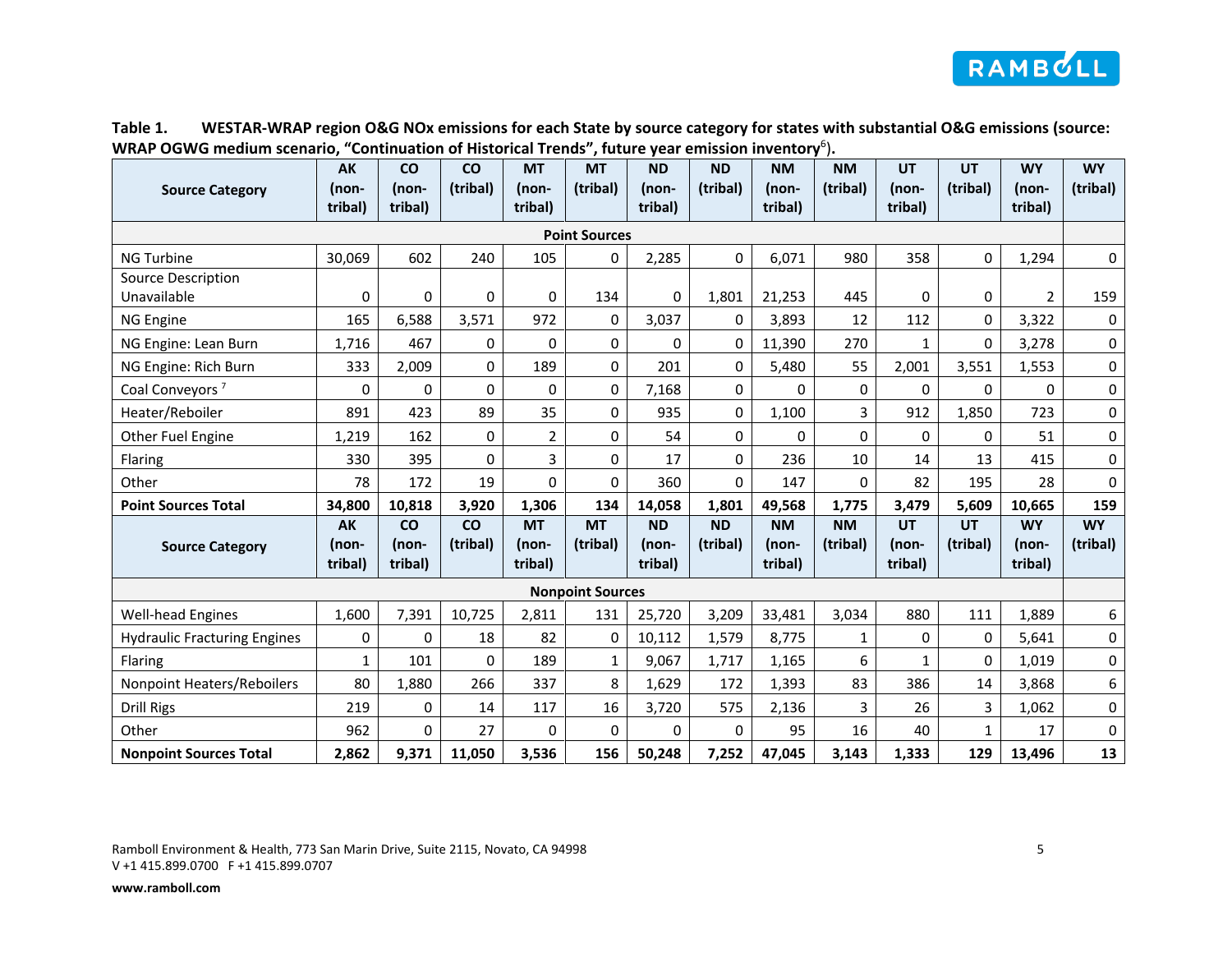

The following sources will be evaluated for controls since these sources are the stationary sources that make the most substantial contributions to the WRAP region O&G NOx inventory:

- Natural gas-fueled well-site and midstream engines
- Natural gas-fueled turbines
- Flares
- Natural gas-fueled heaters/reboilers

As mentioned above, mobiles sources such as drill rigs and hydraulic fracturing engines are substantial NOx emitters, but controls for these sources will not be evaluated since these are mobile sources and are typically under federal jurisdiction.

#### **3.0 Controls**

This section includes a representative list of controls, key metrics for evaluating these controls, and references to guidance documents consulted in this analysis. The list of controls included herein is not intended to be comprehensive. Other applicable control strategies, not listed in this section, may be designated by agencies to make reasonable progress towards natural visibility at Class I areas in accordance with 40 CFR Section 308 (d)(1)(i)(A) of EPA's Regional Haze Rule. This section presents generic cost factors based on the reference guidance documents. In the case that states choose to develop source-specific cost factors, they should do so consistent with methodology described in EPA 2019 Guidance[8](#page-5-1).

Resources consulted to develop the representative list of controls and associated metrics are listed below.

- <span id="page-5-0"></span>• EPA Control Strategies Tool  $(CoST)^9$  $(CoST)^9$
- EPA "Guidance on Regional Haze State Implementation Plans for the Second Implementation Period["8](#page-5-0)
- EPA Menu of Control Measures for NAAQS Implementation<sup>[10](#page-5-3)</sup>
- EPA "Assessment of Non-EGU NOx Emission Controls, Cost of Controls, and Time for Compliance Final TSD"[11](#page-5-4)

For the ARCS analysis, controls are to be evaluated according to the four-factors listed below. With respect to evaluation criteria, EPA's 2019 Guidance states that high cost of compliance, adverse energy and non-air quality impacts or short remaining useful life "may weigh in the

[egu\\_nox\\_emission\\_controls\\_cost\\_of\\_controls\\_and\\_time\\_for\\_compliance\\_final\\_tsd.pdf](https://www.epa.gov/sites/production/files/2017-05/documents/final_assessment_of_non-egu_nox_emission_controls_cost_of_controls_and_time_for_compliance_final_tsd.pdf)

<span id="page-5-1"></span> <sup>8</sup> Accessed online in December 2019 at [https://www.epa.gov/visibility/guidance-regional-haze-state](https://www.epa.gov/visibility/guidance-regional-haze-state-implementation-plans-second-implementation-period)[implementation-plans-second-implementation-period](https://www.epa.gov/visibility/guidance-regional-haze-state-implementation-plans-second-implementation-period)

<span id="page-5-2"></span><sup>&</sup>lt;sup>9</sup> Accessed online in December 2019 at [https://www.epa.gov/economic-and-cost-analysis-air-pollution](https://www.epa.gov/economic-and-cost-analysis-air-pollution-regulations/cost-analysis-modelstools-air-pollution#control%20strategy%20tool)[regulations/cost-analysis-modelstools-air-pollution#control%20strategy%20tool](https://www.epa.gov/economic-and-cost-analysis-air-pollution-regulations/cost-analysis-modelstools-air-pollution#control%20strategy%20tool)

<span id="page-5-3"></span><sup>&</sup>lt;sup>10</sup> Accessed online in December 2019 at [https://www.epa.gov/sites/production/files/2016-](https://www.epa.gov/sites/production/files/2016-02/menuofcontrolmeasures.xlsx) [02/menuofcontrolmeasures.xlsx](https://www.epa.gov/sites/production/files/2016-02/menuofcontrolmeasures.xlsx)

<span id="page-5-4"></span><sup>&</sup>lt;sup>11</sup> Accessed online in January 2019 a[t https://www.epa.gov/sites/production/files/2017-](https://www.epa.gov/sites/production/files/2017-05/documents/final_assessment_of_non-egu_nox_emission_controls_cost_of_controls_and_time_for_compliance_final_tsd.pdf) [05/documents/final\\_assessment\\_of\\_non-](https://www.epa.gov/sites/production/files/2017-05/documents/final_assessment_of_non-egu_nox_emission_controls_cost_of_controls_and_time_for_compliance_final_tsd.pdf)

Ramboll Environment & Health, 773 San Marin Drive, Suite 2115, Novato, CA 94998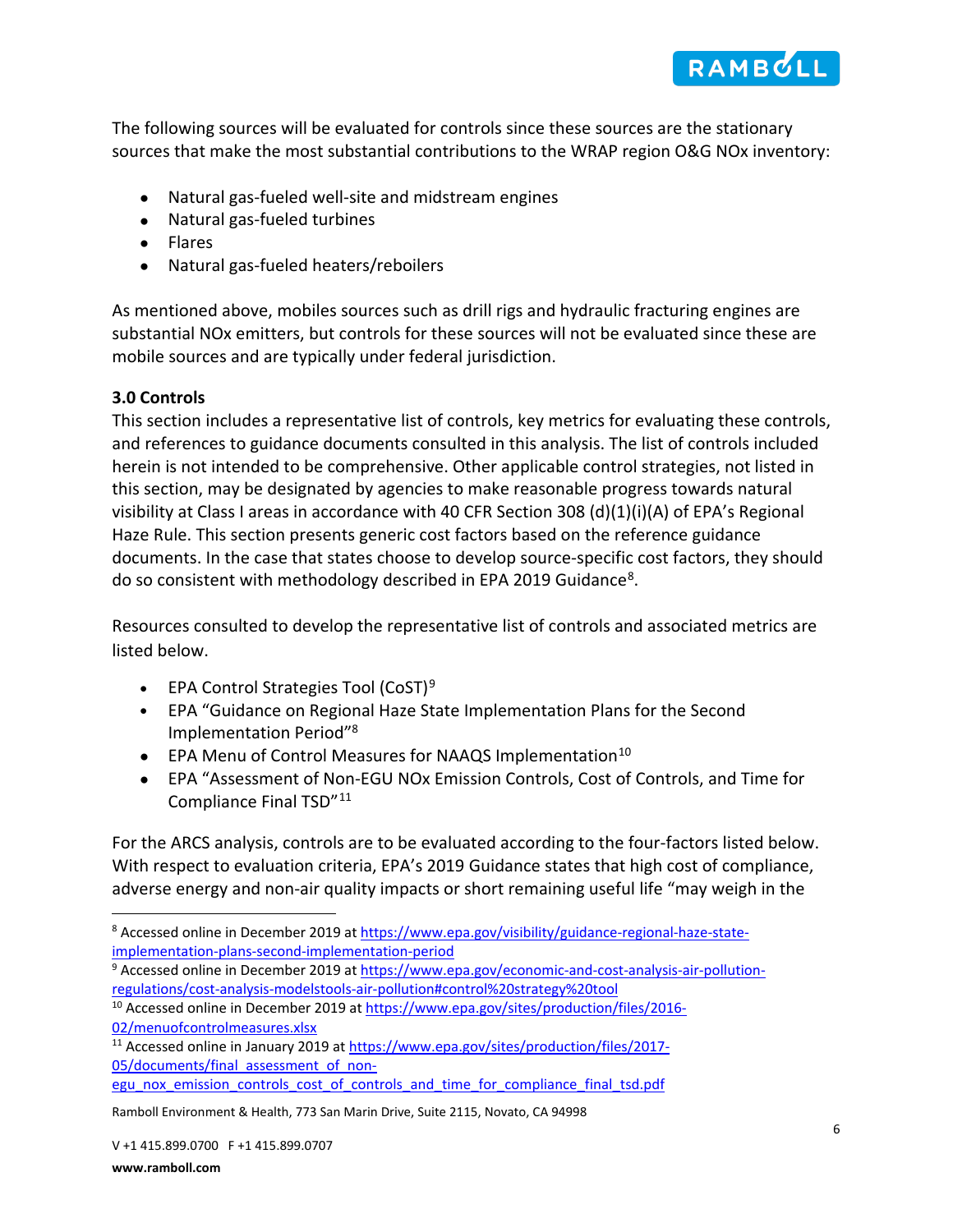

direction of not including a particular control measure,… [EPA recommends] that states consider the time necessary for compliance as part of their determination of what compliance deadlines for selected control measures are reasonable, rather than as part of their determination whether to adopt the control measures".

1. **Costs of compliance**: We have included generic cost effectiveness estimates below for each control measure based on the reference sources listed above which account for average capital, operation, and maintenance costs. Cost effectiveness is expected to vary by source according to parameters such as remaining useful life, installation costs, and fuel costs. The reference cost estimates were compiled over approximately the last decade and should be considered average estimates that do not consider current fuel or other commodity prices or technology costs. EPA documentation notes the following with respect to costs:

> *the costs of applying a given control measure will have case-specific considerations. While the tables here provide overall control costs and control efficiency estimates derived from the references, there is inherent uncertainty in any estimates of this nature. We do not attempt in these tables to provide any rigorous treatment of these uncertainties, but rather provide the control efficiency and cost estimates as a rough "ballpark" starting point.[12](#page-6-0)*

- 2. **Time necessary for compliance**: As indicated above, 2019 Draft Guidance states that whereas the three factors should be considered for deciding on which control factors to apply, [EPA recommends] "that states consider the time necessary for compliance as part of their determination of what compliance deadlines for selected control measures are reasonable". Information was not readily available from reference sources on typical installation times required for equipment associated with most control strategies listed below. EPA's "Assessment of Non-EGU NOx Emission Controls, Cost of Controls, and Time for Compliance Final TSD" does indicate that 6-8 months is required for installation of a low-NOx burner for turbines and heaters/reboilers.
- 3. **Energy and non-air quality environmental impacts:** 2019 Draft Guidance indicates that direct impacts on energy consumption at the source should be considered in cost calculations, but indirect energy inputs needed to produce raw materials for construction of emission control devices should not be included in cost calculations. 2019 Draft Guidance also recommends that states consider non-air quality environmental impacts in cost estimates such as water use, waste disposal of catalyst reagent, etc. As noted above, we have included generic cost estimates from reference data sources which are expected to include average costs associated with energy and non-air quality environmental impacts. We have included notes on energy and nonenvironmental impacts below for each measure, to the extent feasible.

<span id="page-6-0"></span> $12$  "Important Information Concerning the Menu of Control Measures", accessed in January 2020 online at <https://www.epa.gov/sites/production/files/2016-02/documents/menuofcontrolmeasures.pdf>

Ramboll Environment & Health, 773 San Marin Drive, Suite 2115, Novato, CA 94998 7 V +1 415.899.0700 F +1 415.899.0707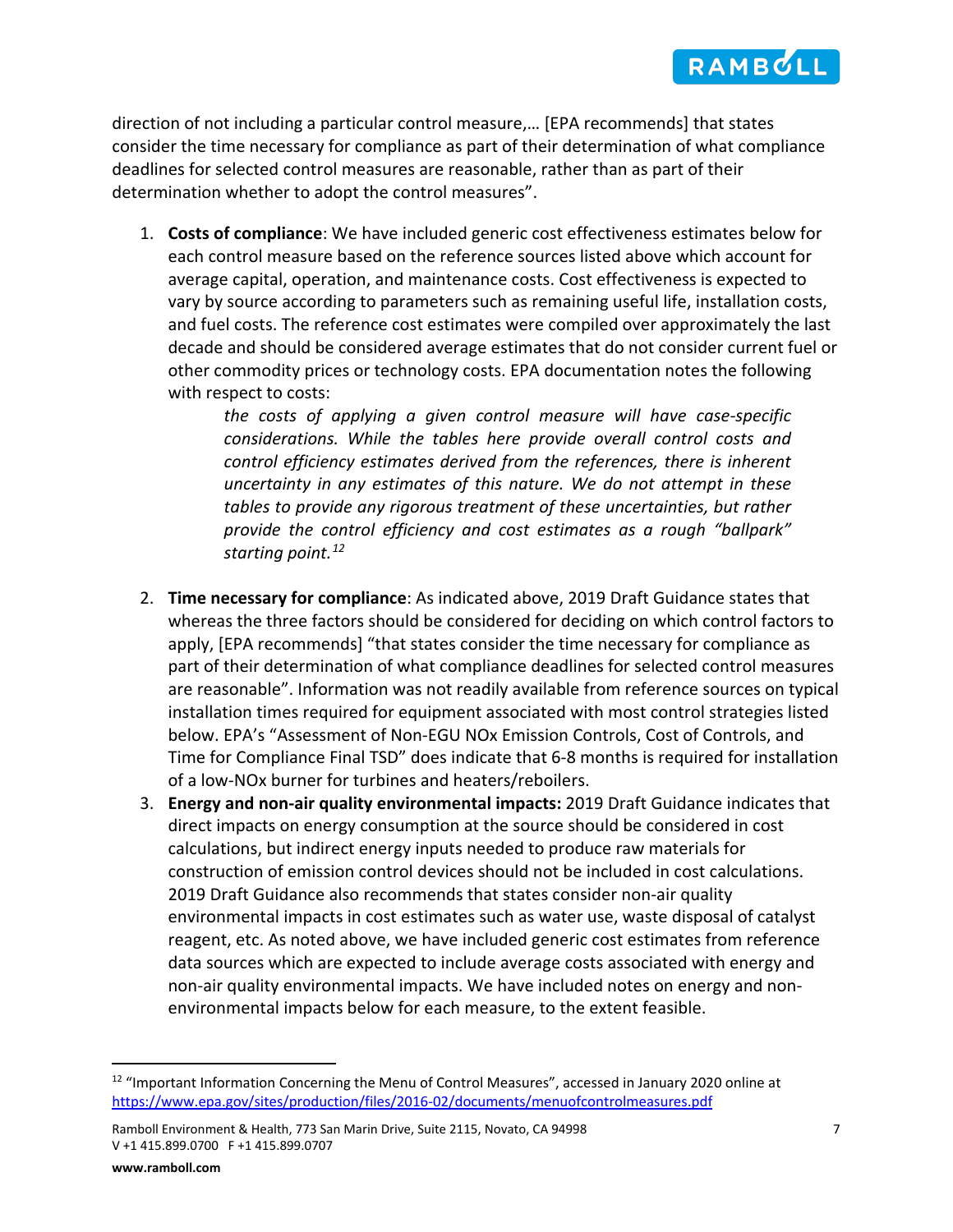4. **Remaining useful life**: EPA recommends that states consider remaining useful life by using it to calculate emission reductions, annualized compliance costs, and cost per ton estimates. Average costs included in this analysis assume the useful life based on the reference documents. Generic estimates of useful life are 30-40 years for reciprocating engines, 45 years for gas turbines, and 30 years for process heaters<sup>13</sup>. Useful life estimates were not readily available for flares or enclosed combustion devices.

Table 2 shows generic control strategy metrics that agencies may consider in development of the ARCS for turbine, reciprocating engines, heater/reboilers, and flares. As indicated in Table 1, estimates of control efficiency and cost effectiveness were not readily available for replacement of flaring or enclosed combustors.

<span id="page-7-0"></span><sup>&</sup>lt;sup>13</sup> EPA 2011v6.3 Modeling Platform Technical Support Document.

Ramboll Environment & Health, 773 San Marin Drive, Suite 2115, Novato, CA 94998 8 V +1 415.899.0700 F +1 415.899.0707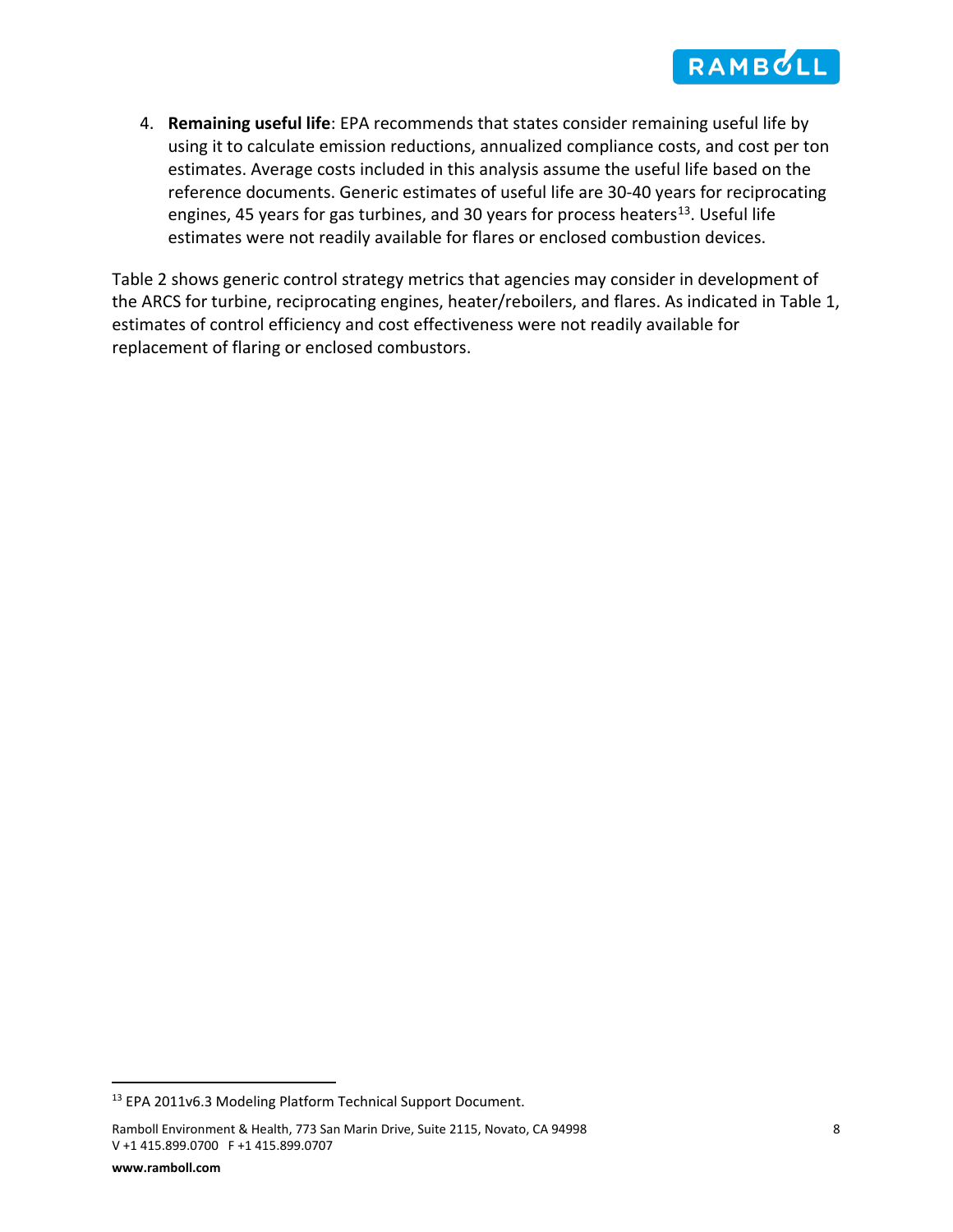

# **Table 2. Control strategy metrics.**

| <b>Control Measure</b>                                                  | <b>Applicability Range</b> | <b>Average Cost per</b><br><b>Ton of NOx</b><br>Reduction (\$/ton) | <b>Control Efficiency</b> | <b>Energy and Non-Air Quality</b><br><b>Environmental Impacts</b> |  |  |  |  |  |  |
|-------------------------------------------------------------------------|----------------------------|--------------------------------------------------------------------|---------------------------|-------------------------------------------------------------------|--|--|--|--|--|--|
| <b>Natural Gas Turbines</b>                                             |                            |                                                                    |                           |                                                                   |  |  |  |  |  |  |
|                                                                         | NOx<1tpd                   | \$490                                                              | 68%                       |                                                                   |  |  |  |  |  |  |
| Low NOx Burner                                                          | NOx>1tpd                   | \$100                                                              | 84%                       |                                                                   |  |  |  |  |  |  |
| Selective Catalytic<br><b>Reduction and Low NOx</b>                     | NOx<1tpd                   | \$4,125                                                            | 94%                       |                                                                   |  |  |  |  |  |  |
| <b>Burner</b>                                                           | NOx>1tpd                   | \$963                                                              | 94%                       |                                                                   |  |  |  |  |  |  |
| Selective Catalytic<br><b>Reduction and Steam</b>                       | NOx<1tpd                   | \$3,226                                                            | 95%                       |                                                                   |  |  |  |  |  |  |
| Injection                                                               | NOx>1tpd                   | \$1,348                                                            | 95%                       | steam and energy requirements                                     |  |  |  |  |  |  |
| Selective Catalytic<br><b>Reduction and Water</b>                       | NOx<1tpd                   | \$4,382                                                            | 95%                       |                                                                   |  |  |  |  |  |  |
| Injection                                                               | NOx>1tpd                   | \$1,814                                                            | 95%                       | water and energy requirements                                     |  |  |  |  |  |  |
| Steam Injection                                                         | NOx<1tpd                   | \$1,669                                                            | 80%                       | steam and energy requirements                                     |  |  |  |  |  |  |
|                                                                         | NOx>1tpd                   | \$802                                                              | 80%                       |                                                                   |  |  |  |  |  |  |
| Water Injection                                                         | NOx<1tpd                   | \$2,423                                                            | 76%                       | water and energy requirements                                     |  |  |  |  |  |  |
|                                                                         | NOx>1tpd                   | \$1,172                                                            | 76%                       |                                                                   |  |  |  |  |  |  |
| <b>Natural Gas Reciprocating Internal Combustion Engine (Rich Burn)</b> |                            |                                                                    |                           |                                                                   |  |  |  |  |  |  |
| Non-Selective Catalytic<br>Reduction                                    |                            | \$509                                                              | 90%                       |                                                                   |  |  |  |  |  |  |
| <b>Natural Gas Reciprocating Internal Combustion Engine (Lean Burn)</b> |                            |                                                                    |                           |                                                                   |  |  |  |  |  |  |
| Low Emission Combustion <sup>d</sup>                                    | 2-cycle engines<br>only    | \$628                                                              | 87%                       |                                                                   |  |  |  |  |  |  |
| <b>Natural Gas Heater/Reboiler</b>                                      |                            |                                                                    |                           |                                                                   |  |  |  |  |  |  |
| Selective Non-Catalytic                                                 | NOx<1tpd                   | \$6,211                                                            | 50%                       |                                                                   |  |  |  |  |  |  |
| Reduction <sup>e</sup>                                                  | NOx>1tpd                   | \$2,520                                                            | 50%                       |                                                                   |  |  |  |  |  |  |
| Low NOx Burner f                                                        | ≤50 MMBTU/hr               | \$10,661 - \$42,644                                                | 50%                       |                                                                   |  |  |  |  |  |  |
| Low NOx Burner and Flue                                                 | NOx<1tpd                   | \$4,109                                                            | 60%                       |                                                                   |  |  |  |  |  |  |
| <b>Gas Recirculation</b>                                                | NOx>1tpd                   | \$947                                                              | 60%                       |                                                                   |  |  |  |  |  |  |

Ramboll Environment & Health, 773 San Marin Drive, Suite 2115, Novato, CA 94998 99998 V +1 415.899.0700 F +1 415.899.0707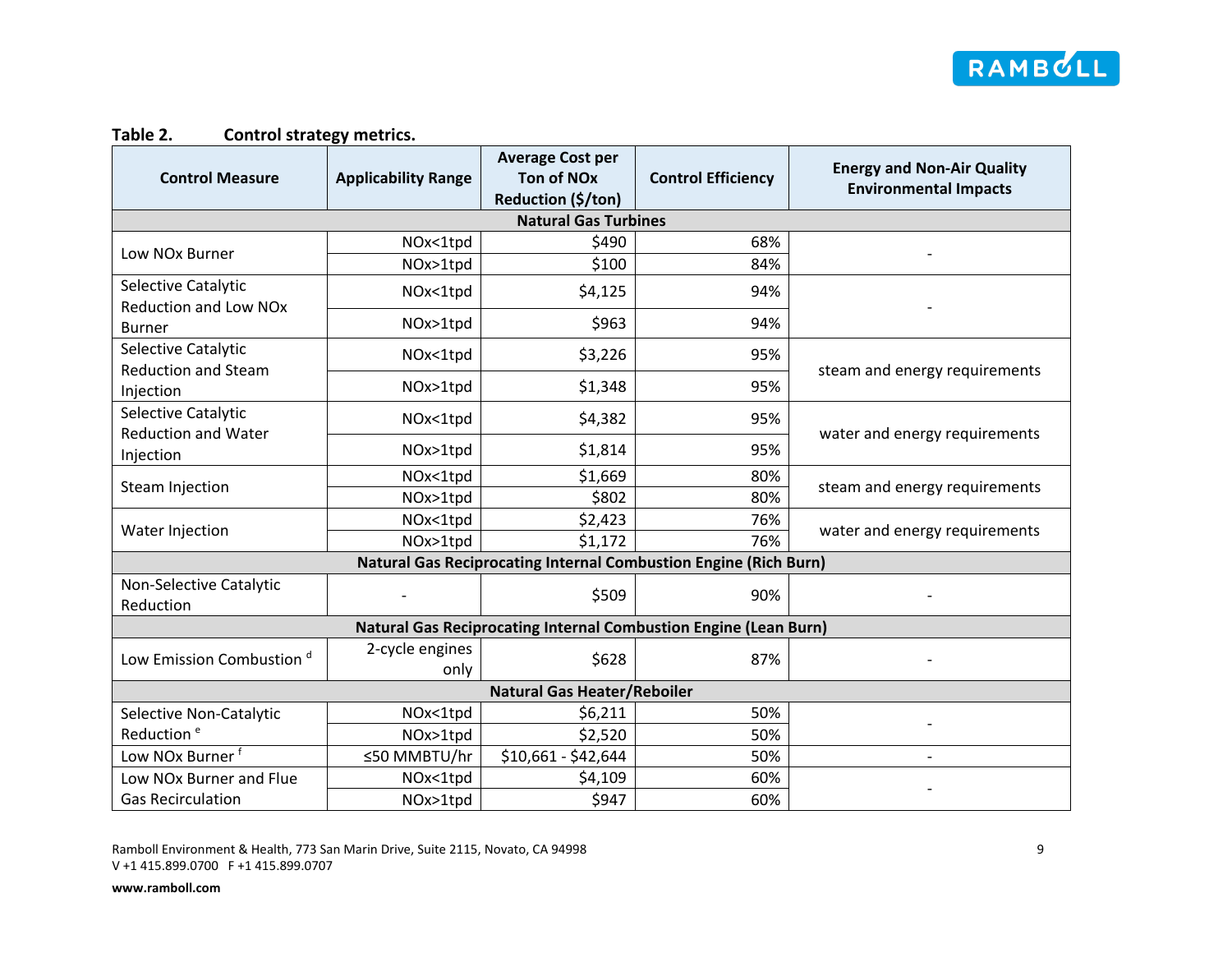

| <b>Control Measure</b>                                                | <b>Applicability Range</b> | <b>Average Cost per</b><br>Ton of NO <sub>x</sub><br>Reduction (\$/ton) | <b>Control Efficiency</b> | <b>Energy and Non-Air Quality</b><br><b>Environmental Impacts</b>                                                           |  |  |  |  |  |  |
|-----------------------------------------------------------------------|----------------------------|-------------------------------------------------------------------------|---------------------------|-----------------------------------------------------------------------------------------------------------------------------|--|--|--|--|--|--|
| <b>Flare or Enclosed Combustor</b>                                    |                            |                                                                         |                           |                                                                                                                             |  |  |  |  |  |  |
| Vapor Recovery Unit<br>(storage tank)                                 |                            | Not readily<br>available <sup>a</sup>                                   | up to 100%                | Fossil fuel or electricity consumption<br>associated with small reciprocating<br>engine typically used in these<br>systems. |  |  |  |  |  |  |
| <b>Onsite Power Generation</b>                                        |                            | not readily<br>available                                                | Variable <sup>b</sup>     |                                                                                                                             |  |  |  |  |  |  |
| Connecting Oil Well<br><b>Associated Gas to Gathering</b><br>Pipeline |                            | variable <sup>c</sup>                                                   | up to 100%                |                                                                                                                             |  |  |  |  |  |  |

a VOC cost effectiveness estimates for VRUs applied to uncontrolled tanks range from \$1,065 to \$14,734. For a given flare, the mass of NOx reduced based on replacement of a flare with a VRU is typically expected to be two or more orders of magnitude lower than the mass of VOC reduced based on replacement of a flare with a VRU. Therefore, cost effectiveness for replacement of a flare with a VRU is expected to be greater than 100,000 \$/ton of NOx.

 $b$  Only in the case of a highly controlled turbine or reciprocating engine are NOx emission reductions expected for onsite power generation replacement of flares or enclosed combustors.

<sup>c</sup> Dependent on site specific infrastructure requirements, range estimate not readily available.

<sup>d</sup> Application of low emission combustion firing techniques

<sup>e</sup> Heaters/reboilers used in upstream and midstream O&G applications are typically too small for cost-effective application of non-selective catalytic reduction, but can be evaluated on a case-by-case basis.

<sup>f</sup> Cost effectiveness estimates are lower for heaters or reboilers with a rating greater than 50 MMBTU/hr; however, heaters or reboilers with a rating greater than 50 MMBTU/hr are not provided in this table because they are not typically used in upstream or midstream O&G operations.